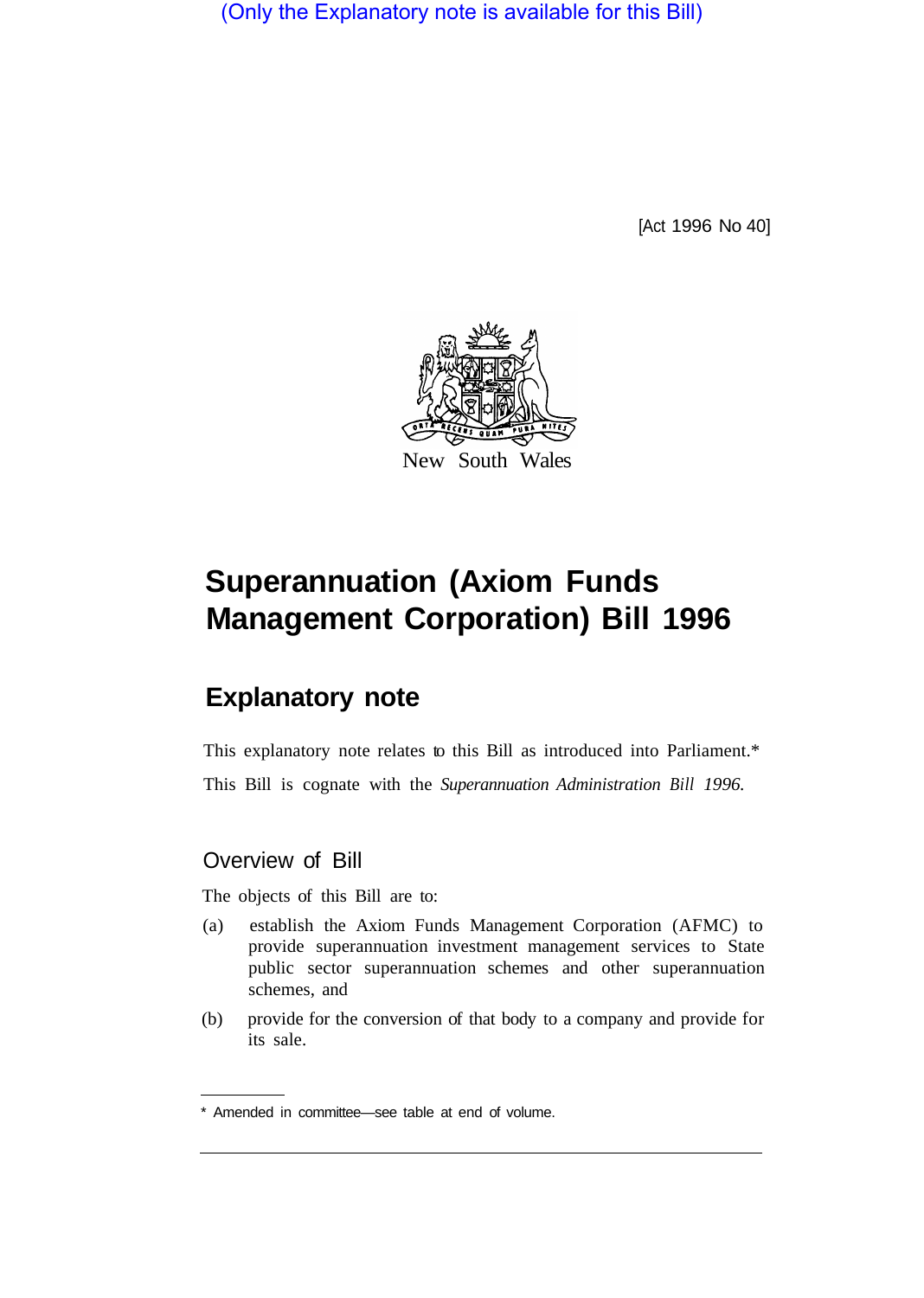Explanatory note

# Outline of provisions

# **Part 1 Preliminary**

**Clause 1** sets out the name (also called the short title) of the proposed Act.

**Clause 2** provides for the commencement of the proposed Act on a day or days to be appointed by proclamation.

**Clause 3** sets out the objects of the proposed Act, which are to establish the AFMC to provide superannuation investment management services for State public sector superannuation schemes and other schemes and to provide for the conversion of that corporation to a company and to provide for its sale.

**Clause 4** defines words and expressions used in the proposed Act.

**Clause 5** provides that introductory notes to Parts or Divisions and other notes in the text do not form part of the proposed Act.

# **Part 2 Axiom Funds Management Corporation (AFMC)**

#### **Division 1 Establishment and principal functions of AFMC**

**Clause 6** constitutes AFMC.

**Clause '7** sets out the principal functions of AFMC, including the provision of superannuation investment management services for State public sector superannuation schemes and other approved schemes, providing for the custody of assets and securities of superannuation schemes and entering into contracts or arrangements for those purposes and other related businesses.

**Clause 8** sets out what is comprised in superannuation investment management services, including acting as investment manager and advising on investments and other related strategies.

**Clause 9** requires AFMC to enter into contracts or arrangements with the SAS Trustee Corporation (STC) to provide superannuation investment management services for the STC schemes for a fixed period from a date to be specified by the Minister. The period and date are to be determined under the proposed *Superannuation Administration Act 1996.* STC is to be the trustee for the primarily defined benefits style State public sector superannuation schemes. Further contracts or arrangements may be entered into after the first contract or arrangement ends.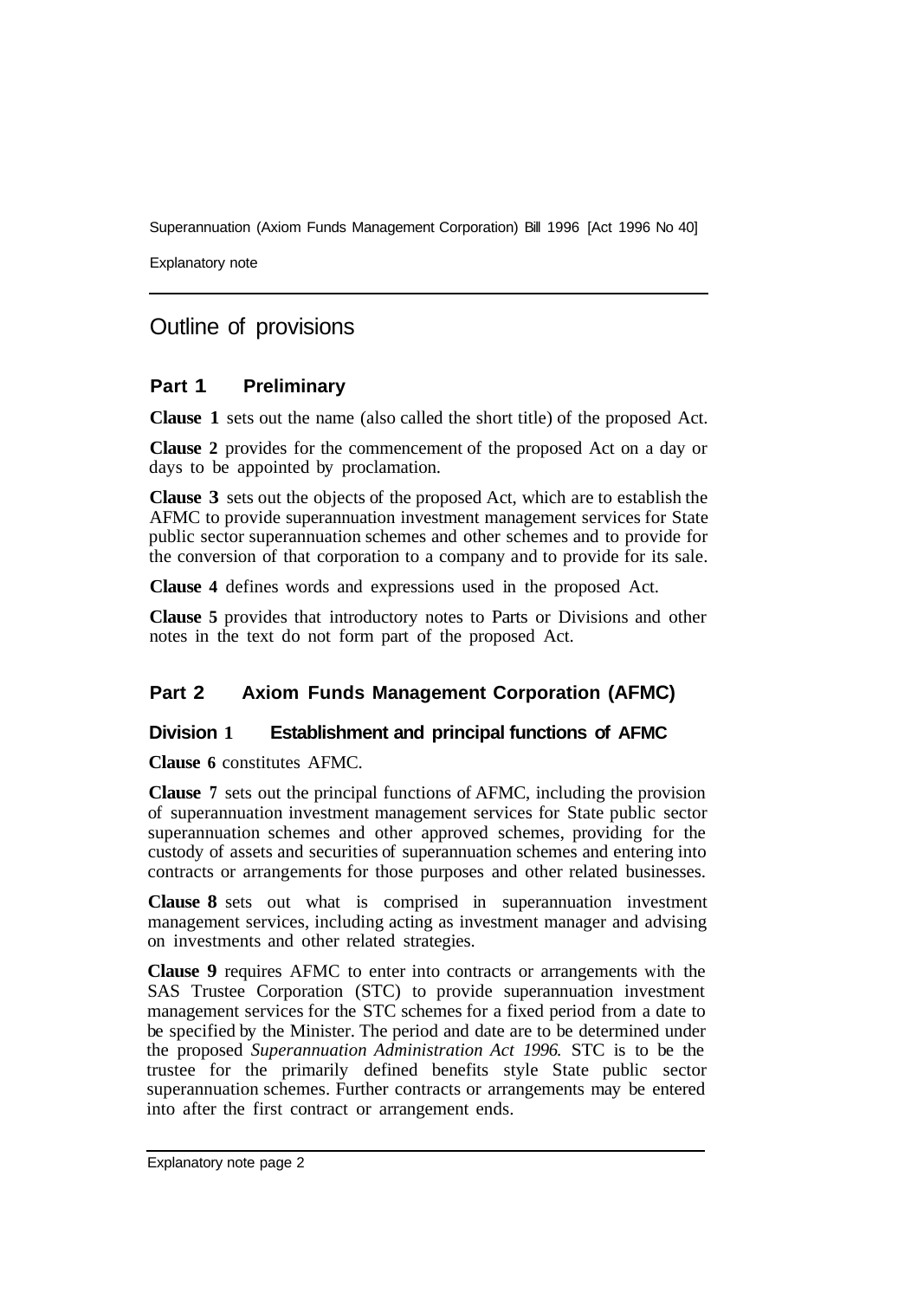Explanatory note

**Clause 10** confers on AFMC power to enter into a contract or arrangement with the FSS Trustee Corporation (FTC), the trustee for the accumulation style State public sector superannuation schemes, to provide superannuation investment management services for the FTC funds or part of them.

**Clause l1** enables AFMC to enter into contracts or arrangements for the purpose of providing custodial services for superannuation schemes.

**Clause 12** enables AFMC to enter into contracts or arrangements for the purposes of administering or managing businesses related to its principal functions.

**Clause 13** requires AFMC to charge on a commercial basis for services provided.

**Clause 14** requires AFMC to have regard to written Government policy statements when exercising its functions.

**Clause 15** sets out a procedure for laying Government policy statements given under proposed section 14 before each House of Parliament.

**Clause 16** confers on AFMC powers to do all things necessary or convenient for, or in connection with, the exercise of its functions and also gives it the same legal capacity, powers and authority as a company under the *Corporations Law.* 

#### **Division 2 Management of AFMC**

**Clause 17** establishes the AFMC Board. It is to have 6 part-time members appointed by the Minister, and the chief executive officer of AFMC as a member. Members must have specified relevant experience and the Minister may not appoint a part-time member without consulting the Labor Council of New South Wales.

**Clause 18** gives the AFMC Board the functions of determining the policies of AFMC and managing and controlling the affairs of AFMC.

**Clause 19** provides for the appointment of a chief executive officer of AFMC and confers on the chief executive officer the function of exercising the day-to-day management of AFMC. The chief executive officer will be subject to the control and direction of the AFMC Board.

**Clause 20** provides for the employment of AFMC staff.

**Clause 21** enables AFMC to appoint agents.

**Clause 22** gives AFMC the power to delegate its functions.

**Clause 23** enables the AFMC Board to establish committees to give advice and assistance to the Board in connection with any particular matter or function of the Board.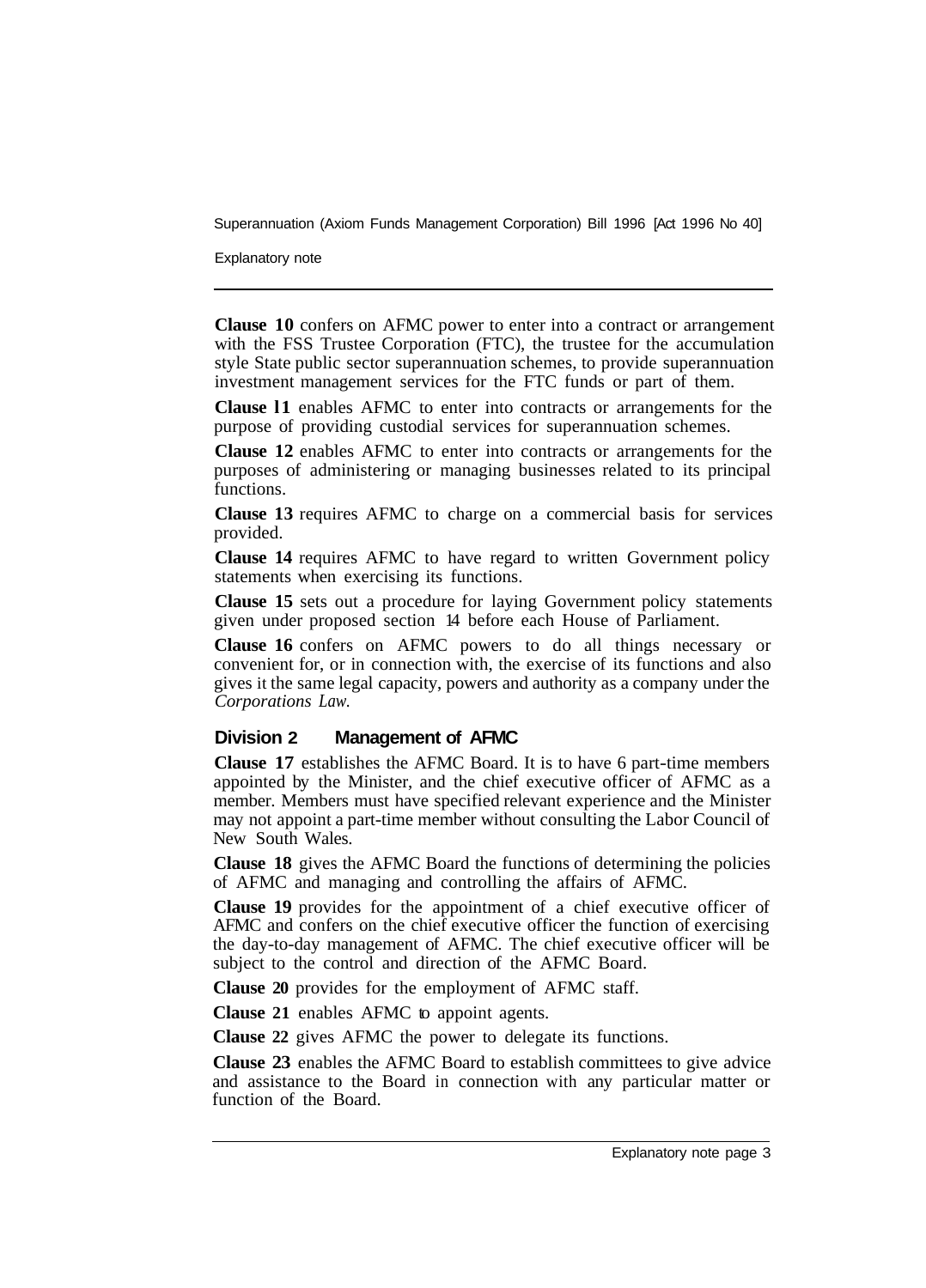Explanatory note

**Clause 24** requires AFMC to prepare a statement of corporate intent for each financial year and sets out the matters it is to contain.

**Clause 25** requires the annual report of AFMC to include departures from performance targets' in the statement of corporate intent and the reasons for the departures.

**Clause 26** exempts an AFMC Board member, or a person acting under the direction of AFMC or the Board, from liability for an act or omission done or omitted in good faith for the purpose of executing the proposed Act or any other Act.

#### **Division 3 Financial provisions**

**Clause 27** requires AFMC to maintain an AFMC Account.

**Clause 28** enables AFMC to obtain financial accommodation, effect financial adjustments and make investments under the *Public Authorities (Financial Arrangements) Act 1987.* 

**Clause 29** makes the year commencing **1** July the financial year of AFMC.

#### **Division 4 Miscellaneous provisions relating to AFMC**

**Clause 30** enables the Minister to request information from time to time from AFMC.

**Clause 31** provides for the manner and form of accounts and other records relating to AFMC.

**Clause 32** provides for the manner in which documents may be served on AFMC.

**Clause 33** removes the need to prove (unless evidence to the contrary is given) matters relating to the constitution and resolutions of AFMC and appointments of AFMC Board members and their meetings.

**Clause 34** enables AFMC to recover money owed to it as a debt in a court of competent jurisdiction.

**Clause 35** requires the proceeds of any sale of the business undertaking of AFMC to be paid to STC in its capacity as trustee of the STC funds for payment into employer reserves.

**Clause 36** enables AFMC to publish procedures or guidelines with respect to disclosure of conflicts of interest and arrangements with consultants.

**Clause 37** provides for the keeping and use of the seal of AFMC.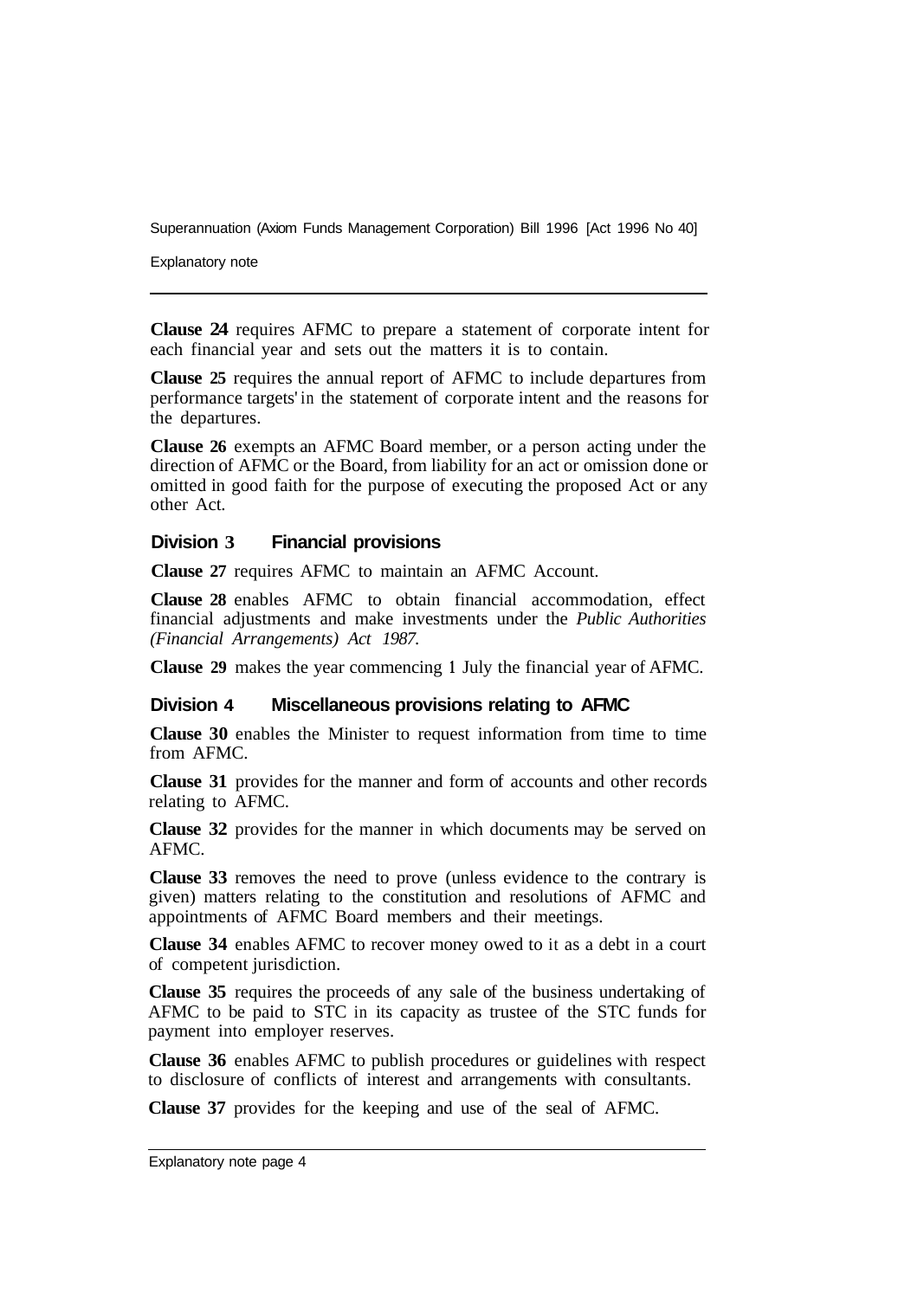Explanatory note

# **Part 3 Conversion of AFMC to company (AFML)**

# **Division 1 Preliminary**

**Clause 38** sets out the object of the Part, which is to convert AFMC from a statutory body to a company under the *Corporations Law.* 

**Clause 39** defines *AFMC* for the purposes of the Part.

#### **Division 2 Creation of capital structure and other steps prior to conversion to public company**

**Clause 40** gives AFMC a share capital divided into shares of **\$1** each and provides that it may be divided into classes of shares and that shares may have rights attached to them.

**Clause 41** requires AFMC to pay up its shares to the amount determined by the Treasurer by order in writing.

**Clause 42** sets out the steps AFMC must take to prepare for conversion to a company, including applying for registration under the *Corporations Law*  and lodging its proposed memorandum and articles of association specifying the State as the sole subscriber to the memorandum.

**Clause 43** requires the memorandum and articles of association to contain certain provisions applicable to those of statutory State owned corporations under the *State Owned Corporations Act 1989.* 

**Clause 44** reserves the name ''Axiom Funds Management Limited" under the *Corporations Law.* 

# **Division 3 Conversion of AFMC to AFML**

**Clause 45** provides that AFMC is taken to be registered under the *Corporations Law* under the name "Axiom Funds Management Limited" as a public company limited by shares as from the commencement of the proposed Division.

**Clause 46** provides for the change of name of AFMC.

**Clause 47** gives effect to the memorandum and articles of Axiom Funds Management Limited (AFML) as if they had been registered under the *Corporations Law.* 

**Clause 48** makes the State of New South Wales a member of AFML as at its conversion.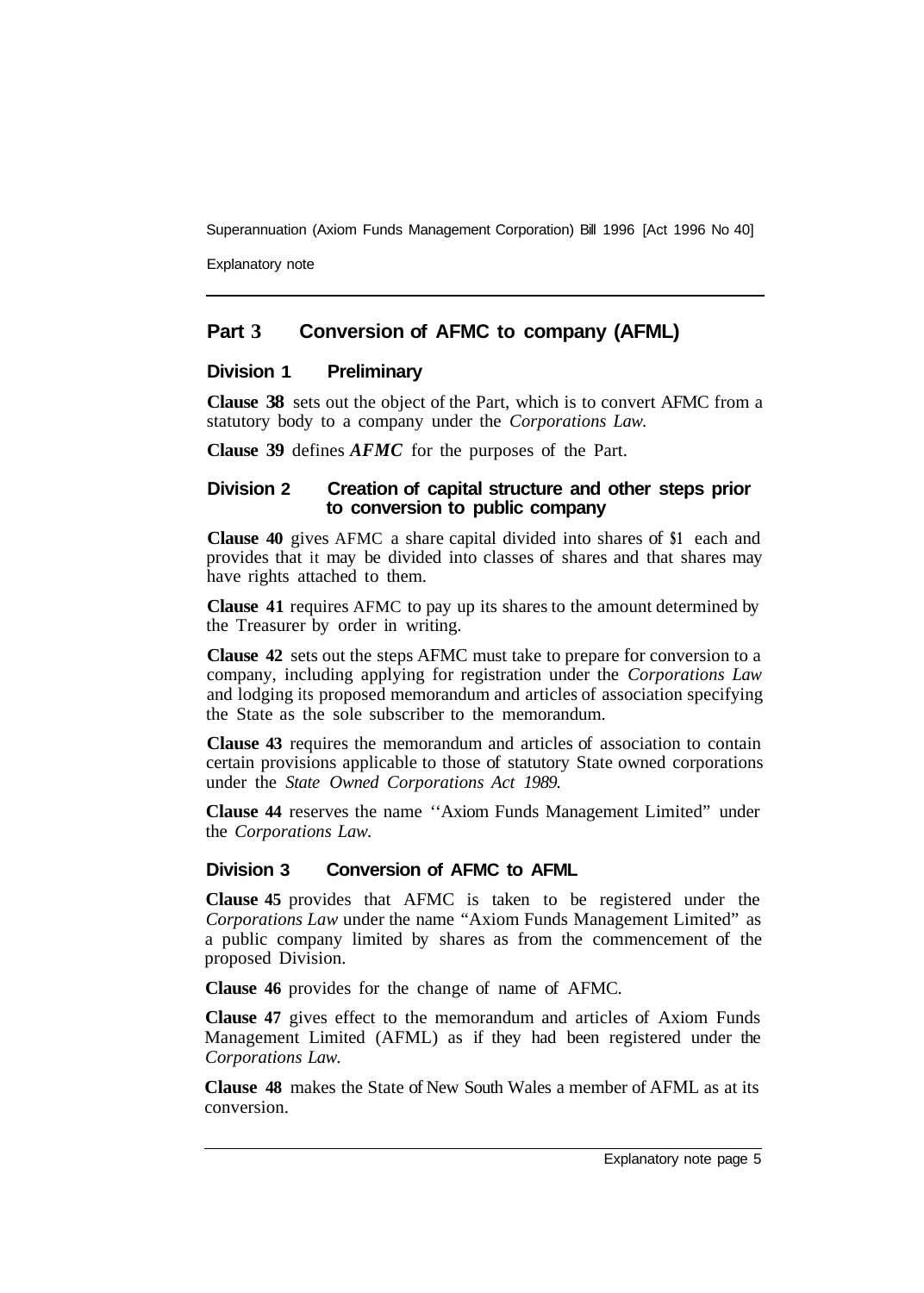Explanatory note

**Clause 49** empowers the Treasurer to act for or on behalf of the State of New South Wales in the State's capacity as shareholder.

**Clause 50** provides that AFML is a continuation of, and the same legal entity as, AFMC and provides that references to AFMC are to be read as references to AFML.

**Clause 51**  continues existing contracts or arrangements entered into by AFMC.

**Clause 52** gives effect to amendments of Acts consequential on the conversion of AFMC to AFML and repeals Part 2 (which establishes AFMC).

#### **Division 4 Management of AFML after conversion and before sale**

**Clause 53** applies the proposed Division to any period after the conversion of AFMC when the shares in AFML are held by the State of New South Wales.

**Clause 54** makes the board of directors of AFML subject to the direction and control of the Treasurer and removes liability for actions done under the direction of the Treasurer.

**Clause 55** makes AFML a public authority of the State but provides that it is not, and does not, represent the State of New South Wales and is not exempt from any rate, tax, duty or other impost. AFML cannot render the State liable for any debts, liabilities or obligations.

**Clause 56** applies certain provisions of the *State Owned Corporations Act 1989* to AFML.

# **Part 4 Sale of AFML to private sector**

#### **Division 1 Sale process**

**Clause 57** authorises AFML to be sold to an approved buyer in accordance with the proposed Part.

**Clause 58** provides for the approval of a person by the Governor-in-Council as an approved buyer.

Explanatory note page 6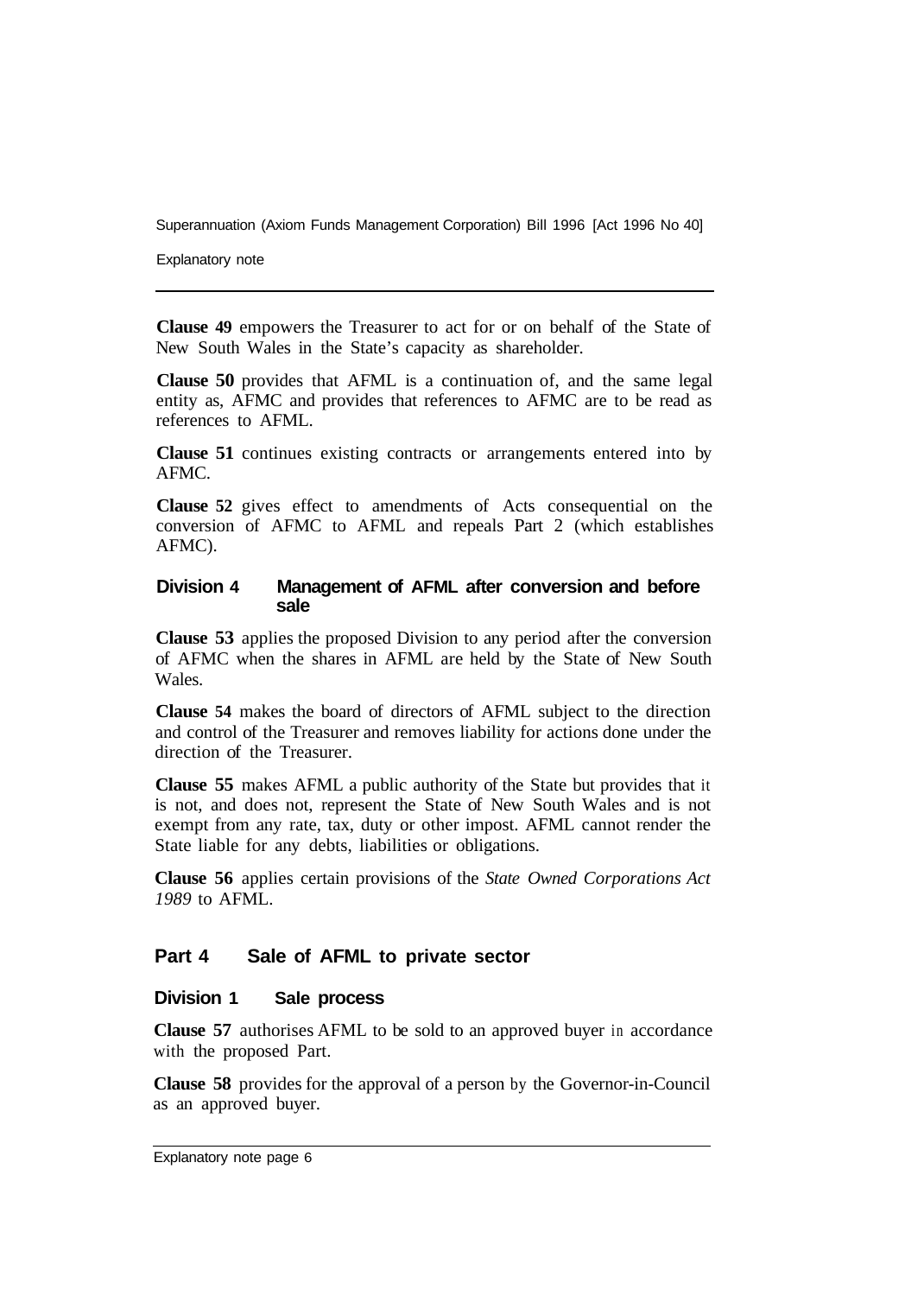Explanatory note

**Clause 59** authorises the Premier and the Treasurer to negotiate, enter into and carry out an agreement for the sale of shares in AFML. The proposed section also authorises the Treasurer to transfer shares in AFML to an approved buyer. The sale agreement is to provide for the repayment to Treasury Corporation of any money loaned by that Corporation to AFML.

**Clause 60** provides that proposed Division 4 of Part 3 (which relates to the interim period after conversion and before the sale of AFML) does not apply to AFML as from a day to be appointed by proclamation and gives effect to Schedule 2, which contains amendments to other Acts consequential on the sale.

**Clause 61** enables the Treasurer to make necessary amendments to the memorandum and articles of association of AFML before the sale takes effect.

**Clause 62** provides that the obligations of AFML are not guaranteed by the State of New South Wales.

#### **Division 2 Results of sale**

**Clause 63** requires the proceeds of the sale of AFML to be paid to STC as trustee for the STC schemes for payment into STC funds. Amounts to meet the expenses of the sale are to be deducted from the proceeds.

**Clause 64** provides that the staff of AFML are to be continued to be employed by AFML, on the same terms and conditions, after the sale.

**Clause 65** provides that the validity and the enforceability of a sale agreement are not affected by any law relating to the enforceability of property or restraint of trade.

# **Part 5 Miscellaneous**

**Clause 66** provides that the proposed Act binds the Crown.

**Clause 67** provides that offences under the proposed Act are to be dealt with summarily by a Local Court.

**Clause 68** sets out the power to make regulations under the proposed Act.

**Clause 69** is a formal provision giving effect to Schedule 4 which contains savings and transitional provisions.

**Clause 70** provides that matters relating to the sale of AFMC, including the operation of the proposed Act, the sale, associated agreements and documents and disclosures of information, are not to be regarded as civil wrongs, as giving rise to other actions, as breaches of contract, or as events of default, as giving rise to any right or remedy or as a contravention of section 205 of the *Corporations Law.*